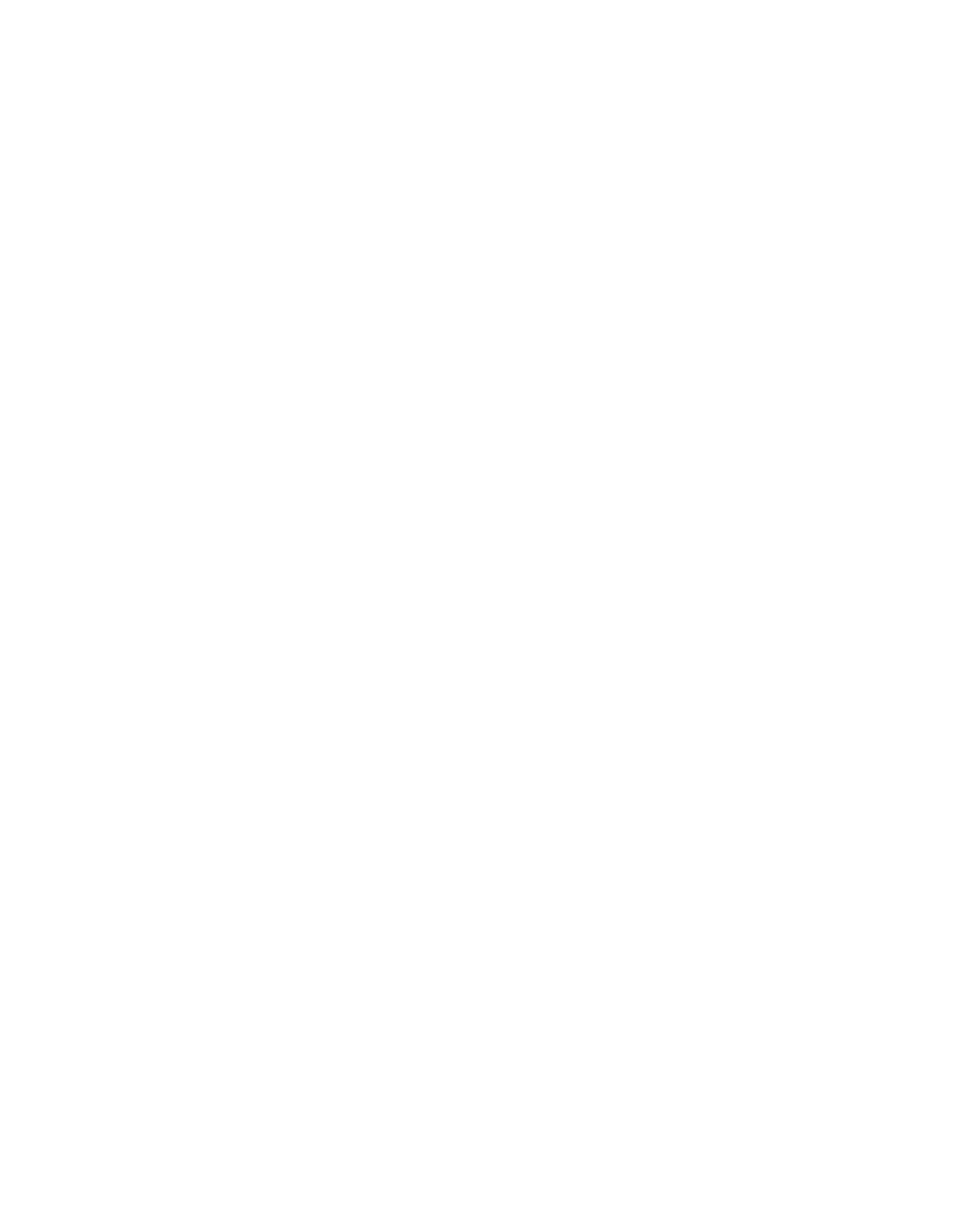

# **(NO. 1 OF 2011)**

A

### BILL

Entitled

**AN ACT** TO APPROPRIATE TWO BILLION, THIRTY-ONE MILLION, FIVE HUNDRED AND TWENTY-SEVEN THOUSAND AND EIGHT HUNDRED AND SEVENTY-FOUR DOLLARS, TO THE SERVICE OF THE YEAR ENDING 31ST DECEMBER 2011

**ENACTED** by the National Parliament of Solomon Islands.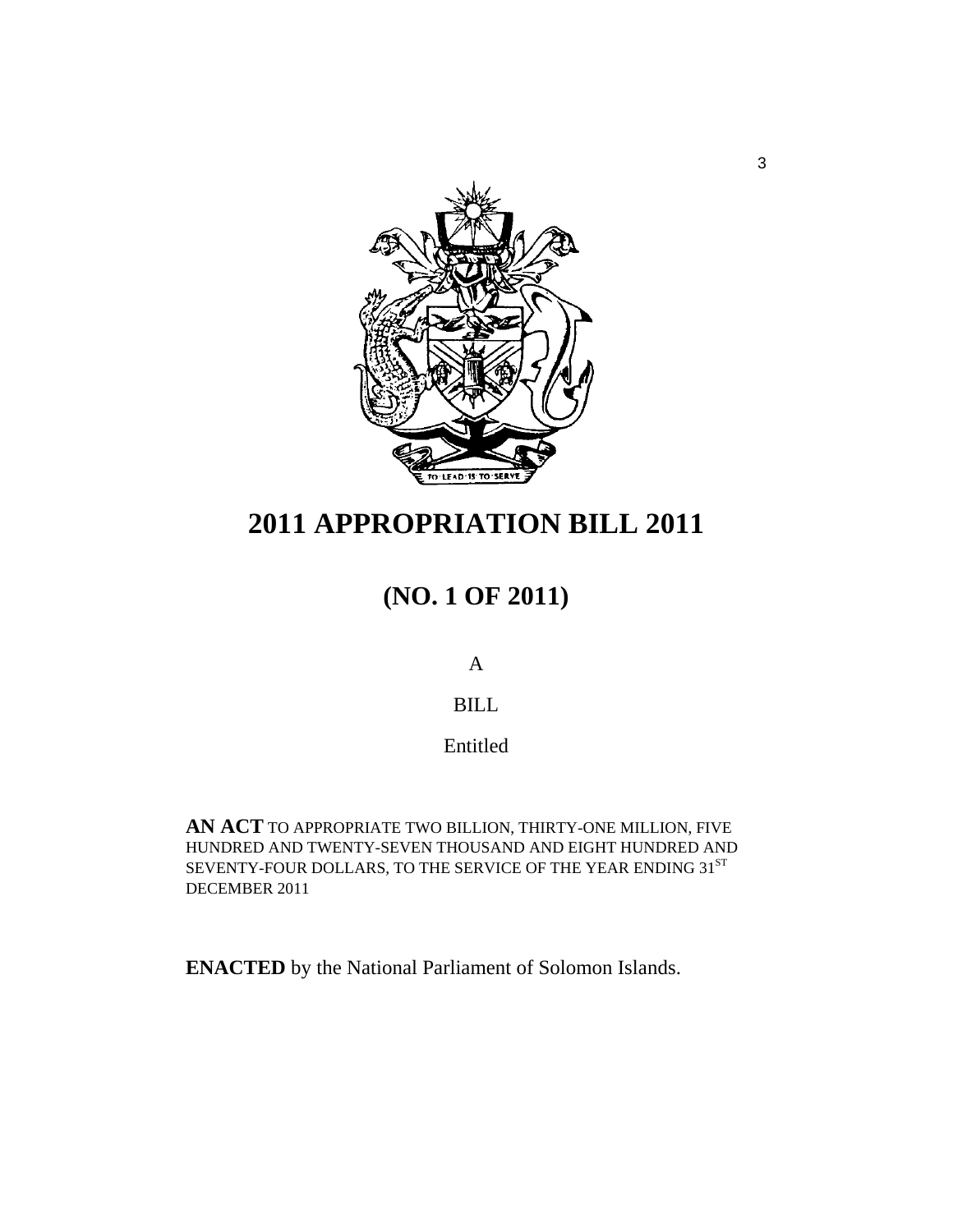| Short title and<br>commencement            | 1. | This Act may be cited as the 2011 Appropriation Act 2011.                                                                                                                                                                                                                                                                                              |  |
|--------------------------------------------|----|--------------------------------------------------------------------------------------------------------------------------------------------------------------------------------------------------------------------------------------------------------------------------------------------------------------------------------------------------------|--|
| Authorisation of<br>\$2,031,527,874        | 2. | The issue from the Consolidated Fund is hereby authorised of<br>a sum of two billion, thirty-one million, five hundred and twenty-seven<br>thousand and eight hundred and seventy-four dollars, to be applied to the<br>service of the year ending 31 <sup>st</sup> December 2011.                                                                     |  |
| Appropriation                              | 3. | The sum specified in section 2 shall be appropriated for the<br>supply of the heads specified, and in the amounts respectively specified in<br>relation thereto, in the First Schedule.                                                                                                                                                                |  |
| Overdrafts and<br>advances                 | 4. | The Government may, at any time or times not later than the<br>$31st$ December 2011, borrow by way of overdraft and advances within or<br>outside Solomon Islands, any sum not exceeding in the whole one hundred<br>million dollars on such terms and conditions as the Minister of Finance<br>("Minister") may deem expedient.                       |  |
| Development and<br>rehabilitation<br>loans | 5. | The Government may, in addition to its borrowings<br>(1)<br>under section 4, borrow or enter into agreements to borrow on such terms<br>and conditions as it may determine amounts up to such sums of money for<br>such purposes and from such sources as are respectively specified in the<br>first, second and third columns of the Second Schedule. |  |
|                                            |    | No amounts may be borrowed under subsection (1)<br>(2)<br>except in accordance with an agreement under that<br>subsection entered into on or before 31 <sup>st</sup> December 2011.                                                                                                                                                                    |  |
|                                            |    | (3)<br>The Government shall not borrow any sum or sums<br>in excess of the figure shown in the first column of the<br>Second Schedule, except with the resolution of Parliament<br>pursuant to section 32 of the Public Finance and Audit Act<br>(Cap.120).                                                                                            |  |
|                                            |    | The Minister shall report to Parliament at the meeting next<br>(4)<br>following such borrowing or agreement of any borrowing or the<br>making of any agreement to borrow under subsection (1).                                                                                                                                                         |  |
| Advance warrants                           | 6. | The total sums authorised by advance warrants issued by the<br>Minister in exercise of his powers under section 13 of the Public Finance<br>and Audit Act (Cap. 120) for the financial year 2011 shall not at any one<br>time exceed sixty million dollars.                                                                                            |  |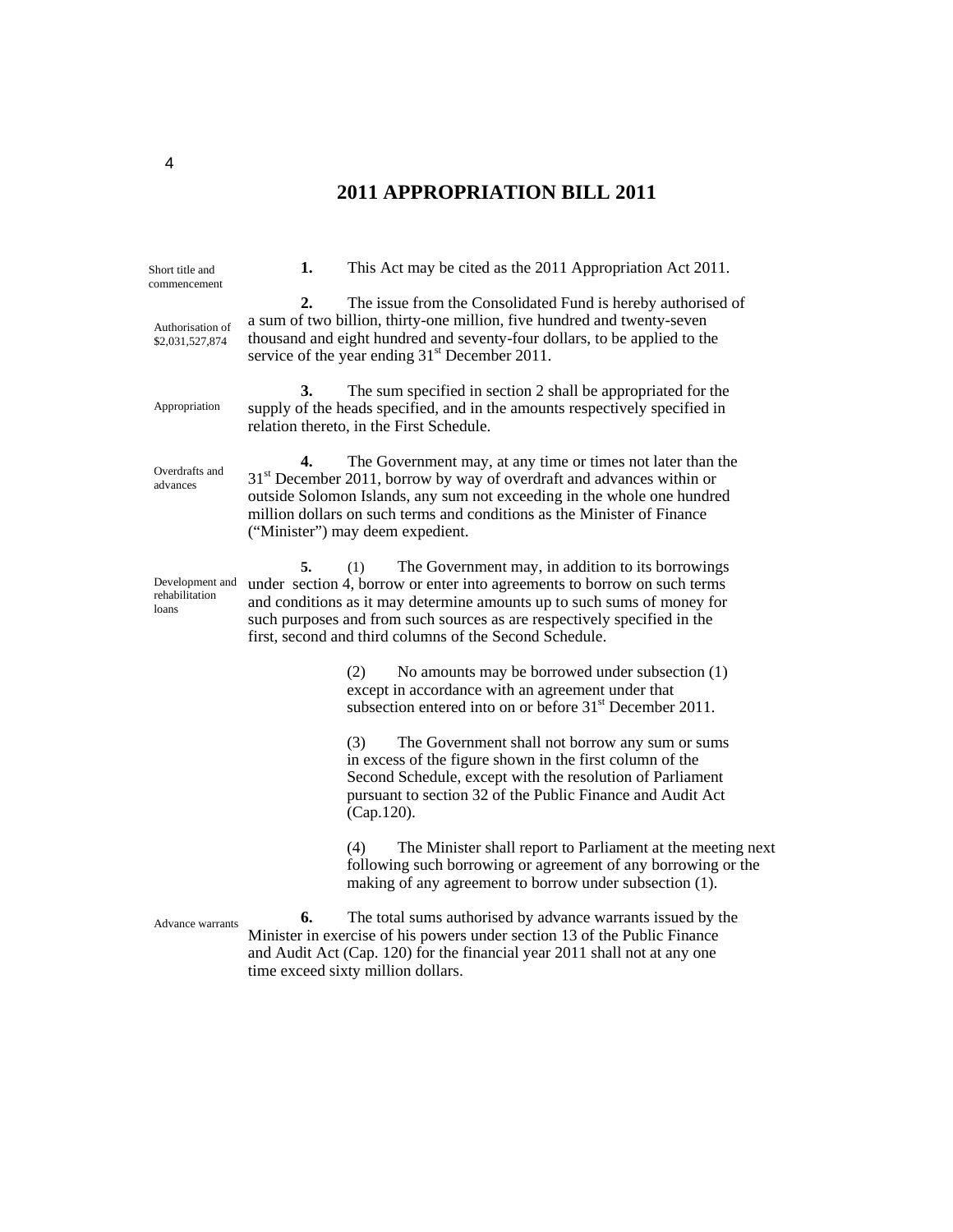**7.** The total sums authorised by contingencies warrants issued by the Minister under section 15 of the Public Finance and Audit Act (Cap. 120) for the financial year ending 31<sup>st</sup> December 2011 shall not exceed the following amounts –

- (a) in respect of Heads of Recurrent Expenditure, twenty-six million, five hundred thousand dollars;
- (b) in respect of Heads of Development Expenditure, twenty-six million, five hundred thousand dollars.

Contingencies warrants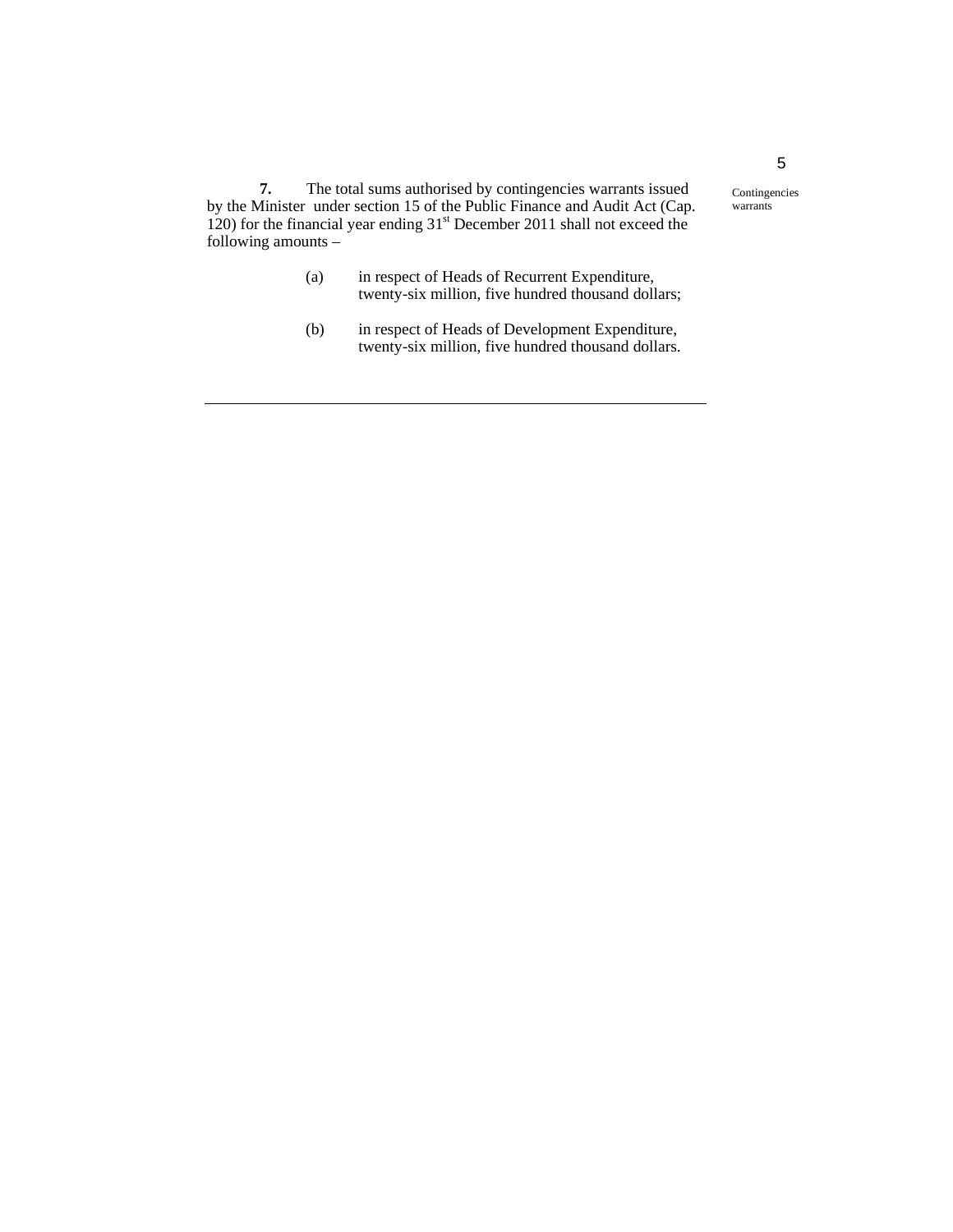#### **FIRST SCHEDULE**

#### (Section 3)

### **PART 1 - RECURRENT EXPENDITURE**

| <b>HEAD</b> |                                                                      | <b>EXPENDITURE</b> |
|-------------|----------------------------------------------------------------------|--------------------|
|             |                                                                      | <b>AUTHORISED</b>  |
| 270         | Ministry of Agriculture and Livestock Development                    | 27, 297, 353       |
|             |                                                                      |                    |
| 271         | Office of the Auditor-General                                        | 6,970,531          |
| 272         | Ministry of Education and Human Resources                            | 441,520,627        |
| 273         | Ministry of Finance and Treasury                                     | 84,952,596         |
| 274         | Ministry of Foreign Affairs and External Trade                       | 25,365,638         |
| 275         | Office of the Governor-General                                       | 5,517,164          |
| 276         | Ministry of Health and Medical Services                              | 222,287,698        |
| 277         | Ministry of Infrastructure Development                               | 54,468,067         |
| 279         | <b>National Parliament</b>                                           | 33,274,956         |
| 280         | Ministry of Forestry                                                 | 17,804,386         |
| 281         | Office of the Prime Minister and Cabinet                             | 66,019,252         |
| 282         | Pensions and Gratuities                                              | 4,675,186          |
| 283         | Ministry of Police, National Security and                            | 123,373,379        |
|             | <b>Correctional Services</b>                                         |                    |
| 284         | Ministry of Provincial Government and Institutional<br>Strengthening | 71,506,140         |
|             |                                                                      |                    |
| 285         | Ministry of Lands, Housing and Survey                                | 16,136,315         |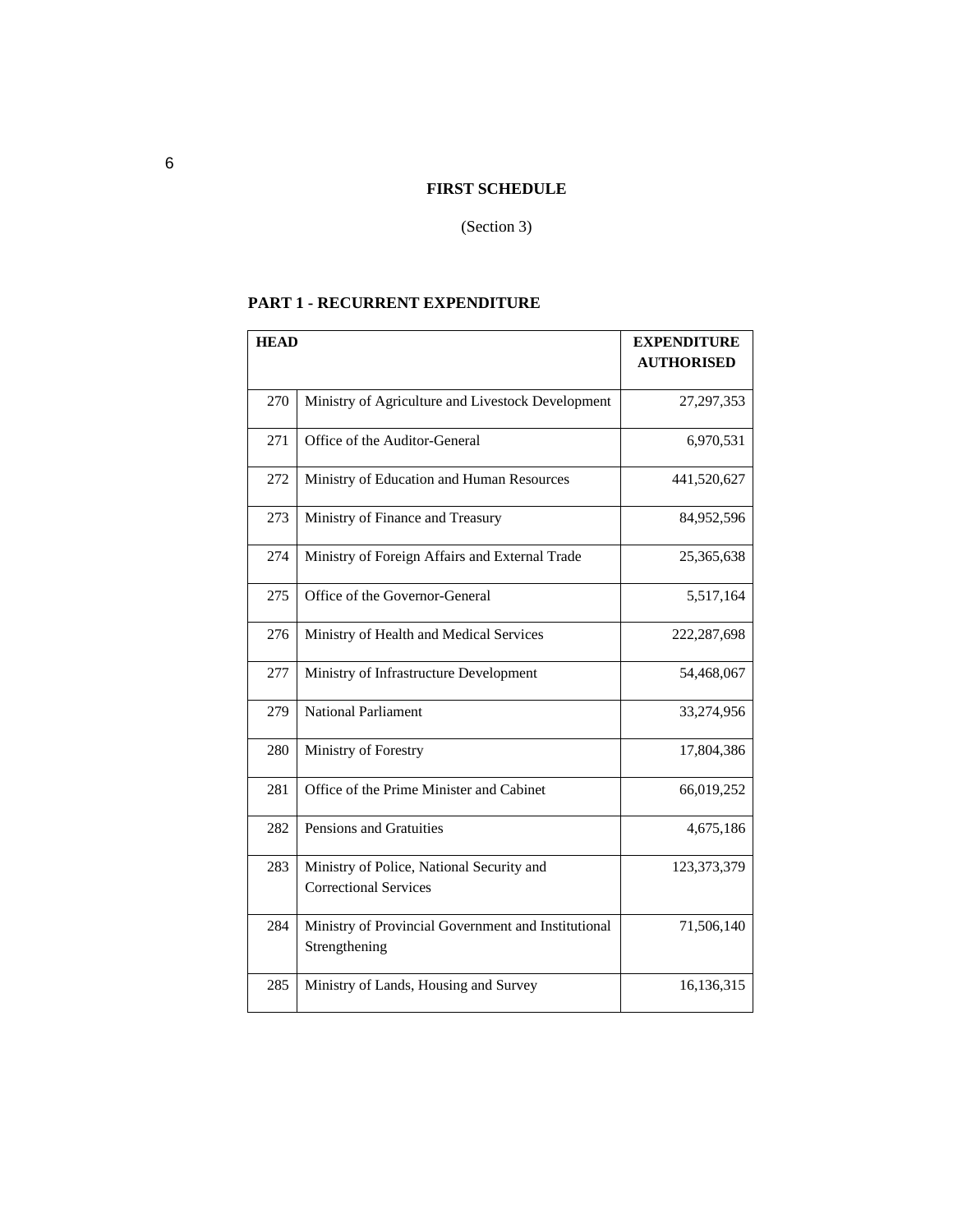| 286 | Ministry of Development Planning and Aid<br>Coordination                        | 5,398,139     |
|-----|---------------------------------------------------------------------------------|---------------|
| 287 | Ministry of Culture and Tourism                                                 | 12,934,318    |
| 288 | Ministry of Commerce, Industries, Labour and<br>Immigration                     | 31,434,610    |
| 289 | Ministry of Communication and Aviation                                          | 17,388,018    |
| 290 | Ministry of Fisheries and Marine Resources                                      | 13,489,223    |
| 291 | Ministry of Public Service                                                      | 24,823,094    |
| 292 | Ministry of Justice and Legal Affairs                                           | 19,668,061    |
| 293 | Ministry of Home Affairs                                                        | 23, 155, 595  |
| 294 | Ministry of National Unity, Reconciliation and<br>Peace                         | 8,685,488     |
| 295 | Ministry of Mines, Energy and Rural Electrification                             | 11,937,686    |
| 296 | National Judiciary                                                              | 15,324,804    |
| 297 | Ministry of Women, Youth, Children's and Family<br><b>Affairs</b>               | 9,344,986     |
| 298 | Ministry of Rural Development                                                   | 10,535,812    |
| 299 | Ministry of Environment, Climate Change, Disaster<br>Management and Meteorology | 13,538,748    |
|     | TOTAL RECURRENT ESTIMATES                                                       | 1,418,827,874 |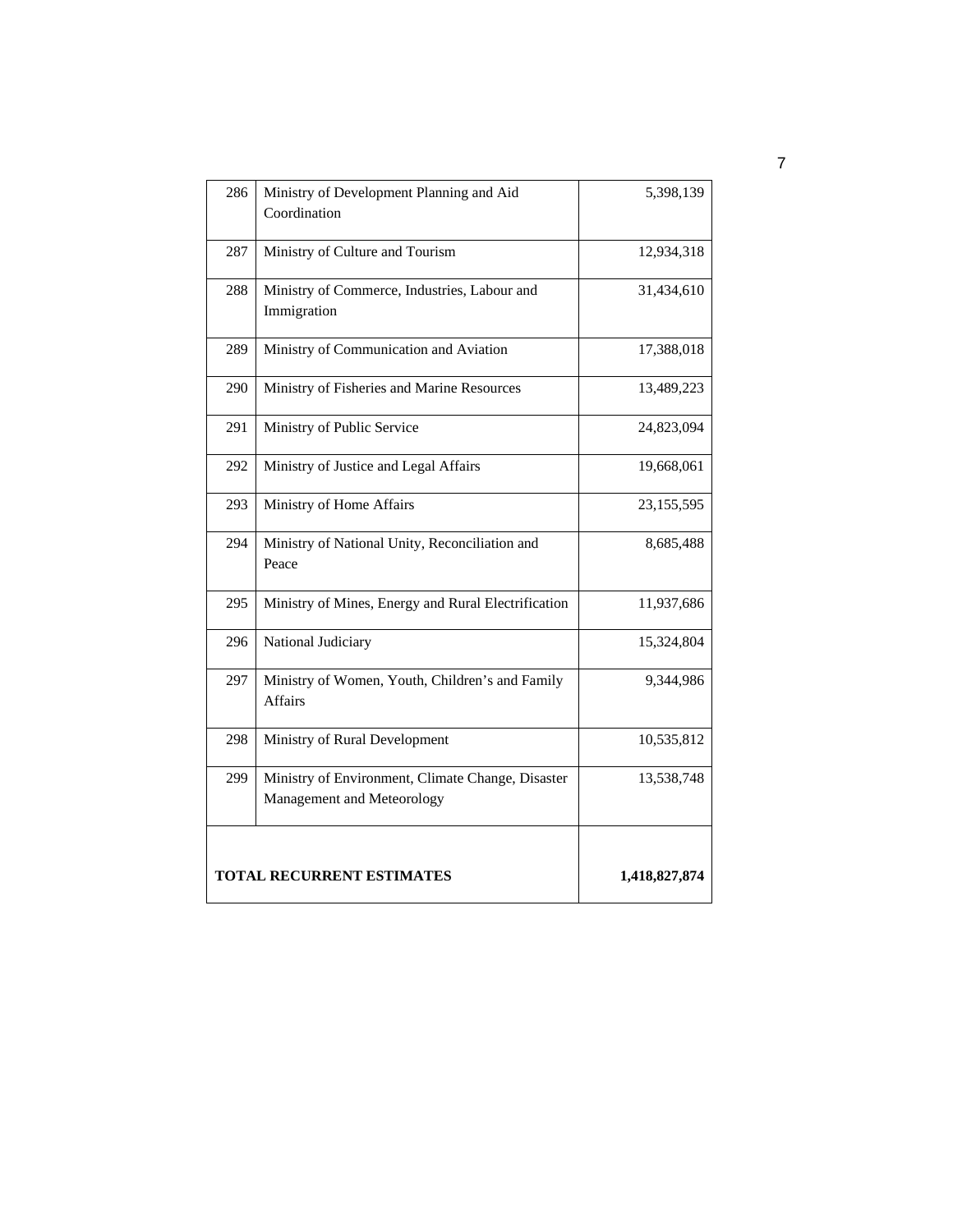#### **BUDGET SUPPORT EXPENDITURE**

|     | <b>HEAD</b>                               | <b>EXPENDITURE</b><br><b>AUTHORISED</b> |
|-----|-------------------------------------------|-----------------------------------------|
| 372 | Ministry of Education and Human Resources | 55,000,000                              |
| 376 | Ministry of Health and Medical Services   | 60,000,000                              |
|     | <b>TOTAL BUDGET SUPPORT ESTIMATES</b>     | 115,000,000                             |

#### **PART 2 - DEVELOPMENT EXPENDITURE**

|     | <b>HEAD</b>                                                       | <b>EXPENDITURE</b><br><b>AUTHORISED</b> |
|-----|-------------------------------------------------------------------|-----------------------------------------|
| 470 | Ministry of Agriculture and Livestock Development                 | 35,250,000                              |
| 472 | Ministry of Education and Human Resources                         | 49,850,000                              |
| 473 | Ministry of Finance and Treasury                                  | 10,628,000                              |
| 474 | Ministry of Foreign Affairs and External Trade                    | 12,300,000                              |
| 475 | Office of the Governor-General                                    | 2,000,000                               |
| 476 | Ministry of Health and Medical Services                           | 21,000,000                              |
| 477 | Ministry of Infrastructure Development                            | 38,100,000                              |
| 479 | <b>National Parliament</b>                                        | 3,982,000                               |
| 480 | Ministry of Forestry                                              | 16,500,000                              |
| 481 | Office of the Prime Minister and Cabinet                          | 10,300,000                              |
| 483 | Ministry of Police, National Security and Correctional Services   | 15,300,000                              |
| 484 | Ministry of Provincial Government and Institutional Strengthening | 13,800,000                              |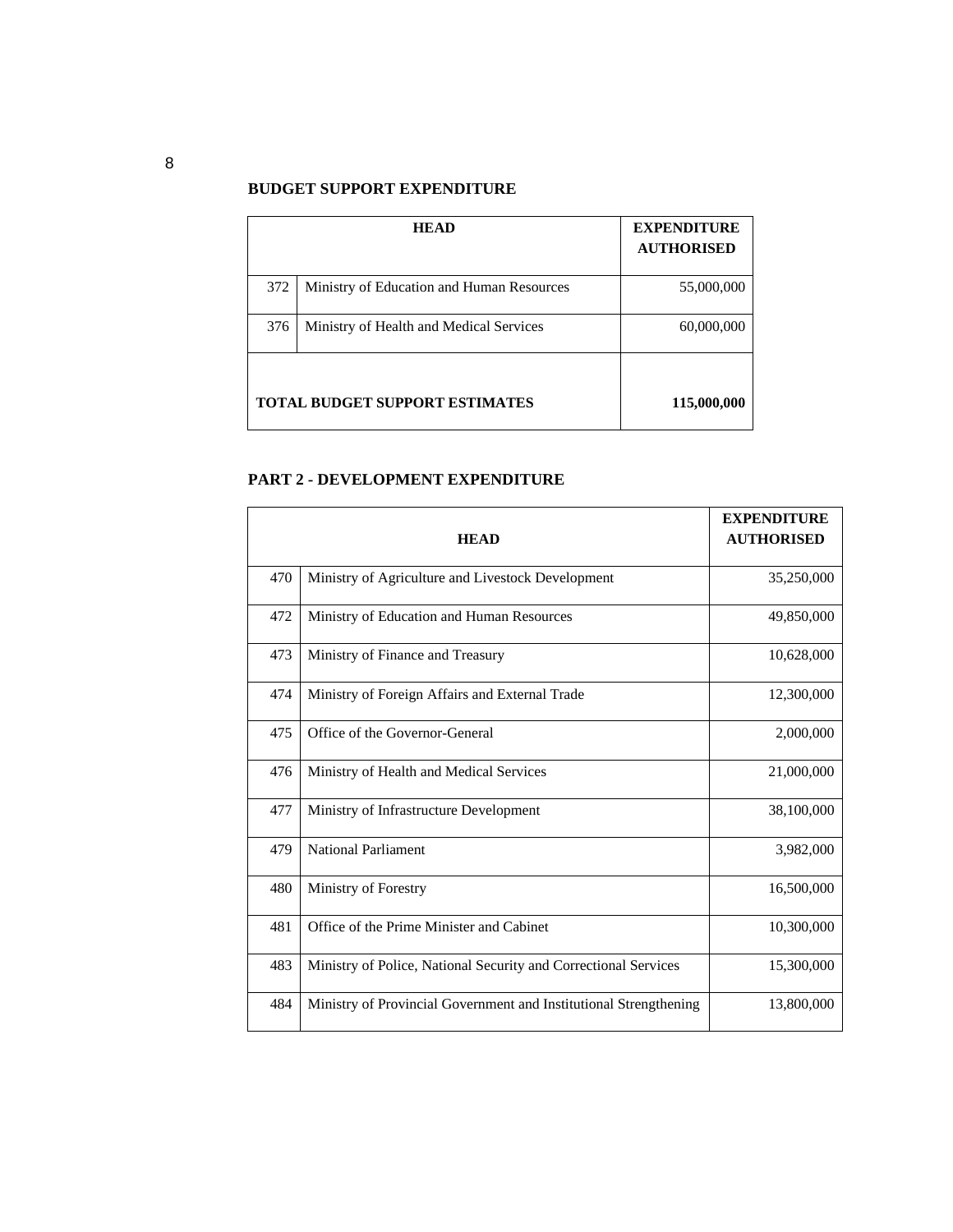| 485 | Ministry of Lands, Housing and Survey                        | 9,150,000   |
|-----|--------------------------------------------------------------|-------------|
| 486 | Ministry of Development Planning and Aid Coordination        | 1,550,000   |
| 487 | Ministry of Culture and Tourism                              | 42,500,000  |
| 488 | Ministry of Commerce, Industries, Labour and Immigration     | 15,500,000  |
| 489 | Ministry of Communication and Aviation                       | 37,100,000  |
| 490 | Ministry of Fisheries and Marine Resources                   | 3,750,000   |
| 491 | Ministry of Public Service                                   | 10,000,000  |
| 492 | Ministry of Justice and Legal Affairs                        | 1,440,000   |
| 493 | Ministry of Home Affairs                                     | 5,000,000   |
| 494 | Ministry of National Unity, Reconciliation and Peace         | 3,500,000   |
| 495 | Ministry of Mines, Energy and Rural Electrification          | 19,400,000  |
| 496 | National Judiciary                                           | 1,700,000   |
| 497 | Ministry of Women, Youth, Children's and Family Affairs      | 2,000,000   |
| 498 | Ministry of Rural Development                                | 103,000,000 |
|     | Ministry of Environment, Climate Change, Disaster Management |             |
| 499 | and Meteorology                                              | 10,100,000  |
|     |                                                              |             |
|     |                                                              |             |
|     | <b>TOTAL DEVELOPMENT ESTIMATES</b>                           | 497,700,000 |

## **TOTAL EXPENDITURE \$2,031,527,874**

**NOTE**: *This Appropriation Bill does not include \$146,446,406 appropriated through Statutory Expenditure, including the \$120,000,000 to be expended on Total National Debt. These Statutory Appropriations are included in the Recurrent Estimates Document and are appropriated by existing legislation*.

9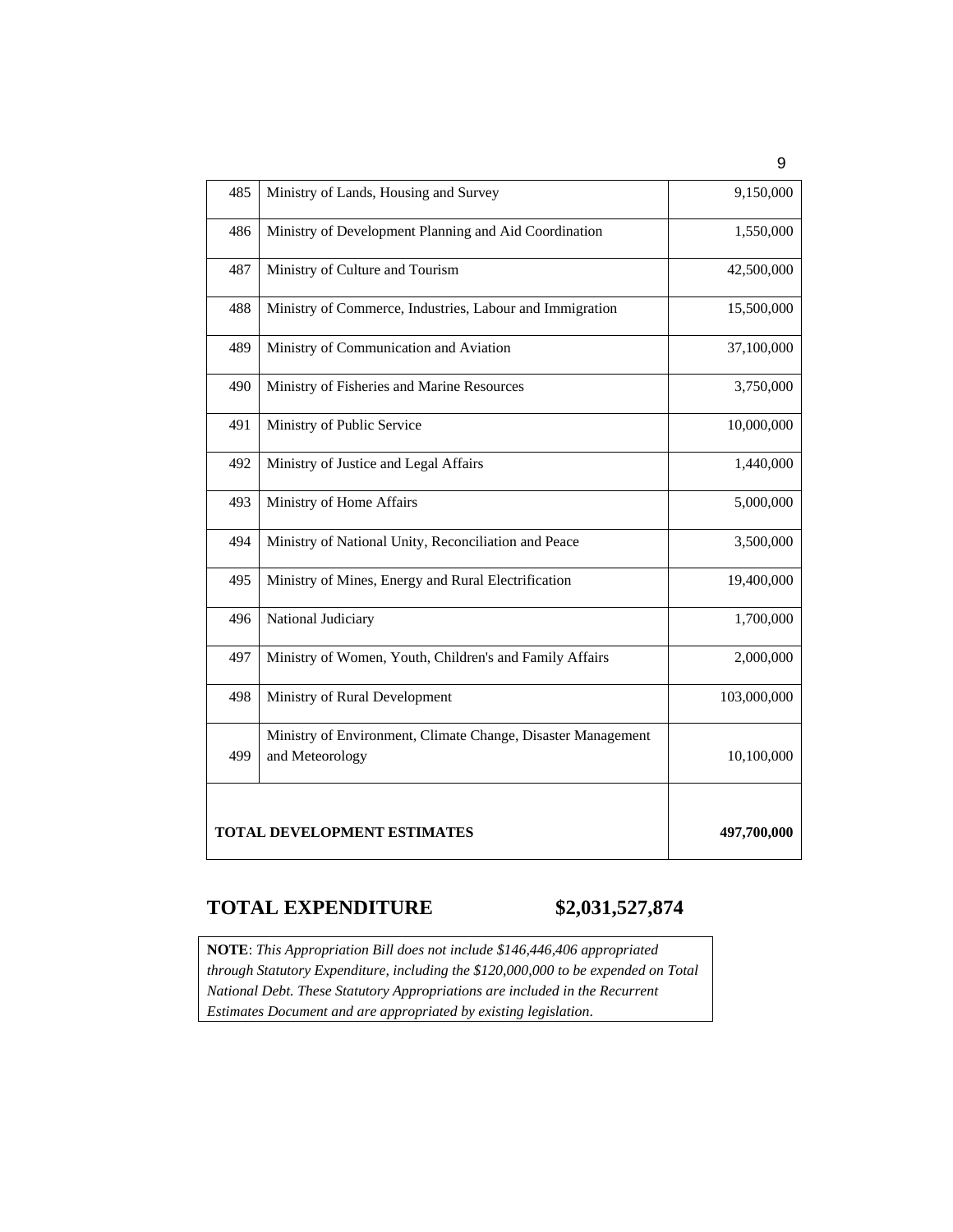#### **SECOND SCHEDULE**

#### (Section 5)

| <b>MAXIMUM</b><br><b>BORROWING</b><br>(Column 1) | <b>USE OF FUNDS</b><br>(Column 2)                                                                                                                                                                                                                                             | <b>SOURCE OF FUNDS</b><br>(Column 3)                        |
|--------------------------------------------------|-------------------------------------------------------------------------------------------------------------------------------------------------------------------------------------------------------------------------------------------------------------------------------|-------------------------------------------------------------|
| \$100,000,000                                    | To include:<br>(a) Rehabilitation and<br>recovery program<br>costs including<br>regularising<br>outstanding financial<br>obligations carried<br>forward into 2011;<br>(b) Development projects<br>in natural resources,<br>economic<br>infrastructure and<br>human resources. | Multilateral, bilateral and<br>other financial institutions |